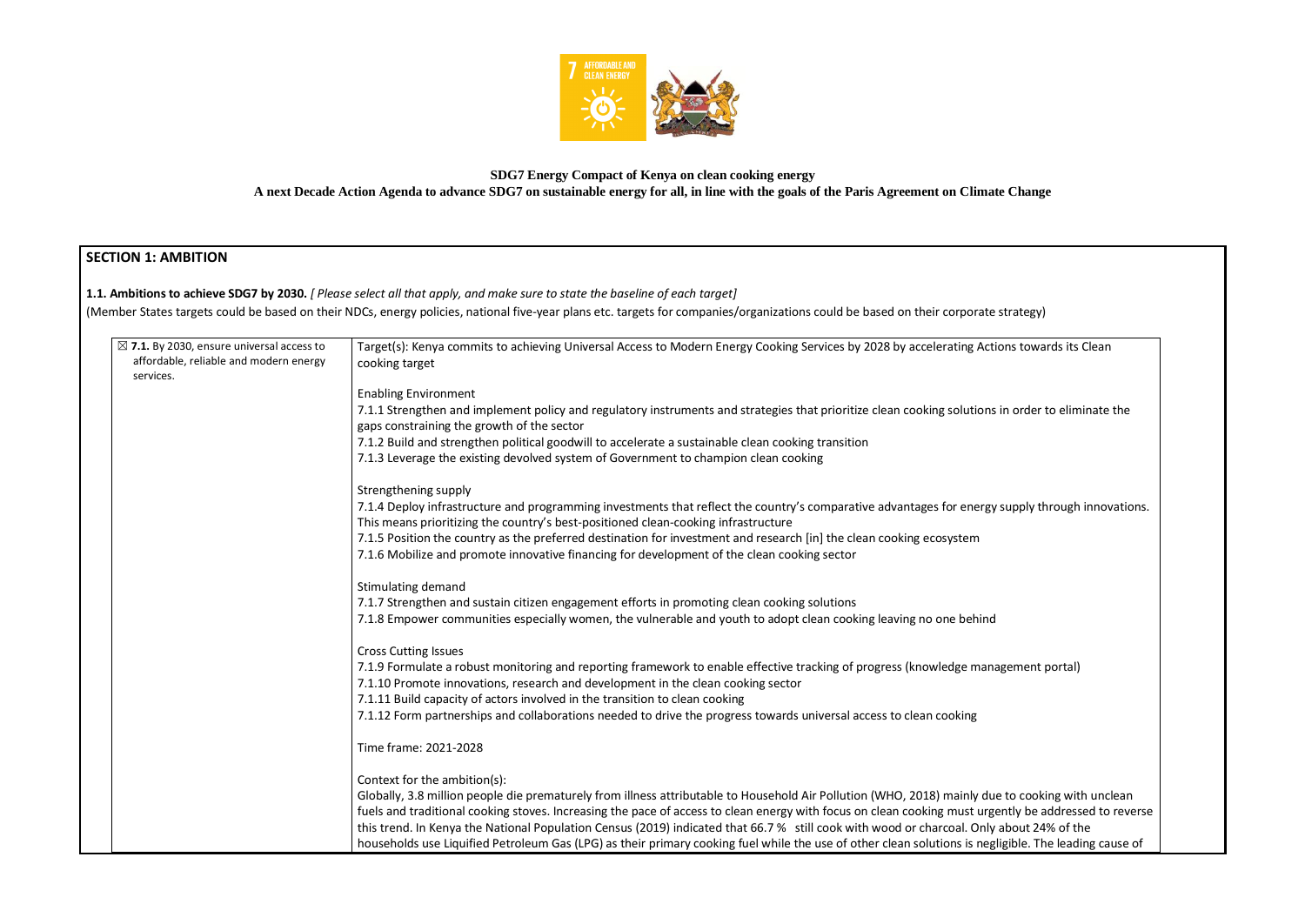|                                                                                                                                                                                                                                                                                                                                                      | household air pollution is the use of solid fuels and kerosene in traditional and inefficient stove which emit large amounts of pollutants leading to<br>about 21,560 deaths annually and other chronic illnesses.                                                                                                                                                                                                                                                                                                                                                                                                                                                                                                                                                                                                                 |
|------------------------------------------------------------------------------------------------------------------------------------------------------------------------------------------------------------------------------------------------------------------------------------------------------------------------------------------------------|------------------------------------------------------------------------------------------------------------------------------------------------------------------------------------------------------------------------------------------------------------------------------------------------------------------------------------------------------------------------------------------------------------------------------------------------------------------------------------------------------------------------------------------------------------------------------------------------------------------------------------------------------------------------------------------------------------------------------------------------------------------------------------------------------------------------------------|
|                                                                                                                                                                                                                                                                                                                                                      | Cooking in Kenya is characterized by heavy reliance on solid biomass fuel, primarily firewood and charcoal. The official 2019 national census reports<br>that 66.7% of Kenyans rely on solid biomass, 23.9% rely on (Liquified Petroleum Gas) LPG, 17.7% rely on paraffin and 17.7% rely on charcoal urban as<br>main cooking fuels. Over 90% of public institutions are highly dependent on solid biomass for cooking.                                                                                                                                                                                                                                                                                                                                                                                                            |
|                                                                                                                                                                                                                                                                                                                                                      | The National Energy Policy (2018) and the Bioenergy Strategy (2020) are the principal policy and strategy instrument to guide actions to promote<br>clean cooking in Kenya. A Clean cooking strategy and action plan are being developed to provide detailed roadmap towards universal access to clean<br>cooking by 2030.                                                                                                                                                                                                                                                                                                                                                                                                                                                                                                         |
|                                                                                                                                                                                                                                                                                                                                                      | The over-reliance on biomass as a primary source of energy, among other factors, has led to increased deforestation. The resultant biomass supply<br>deficit which was 32.8% in 2012 is projected to rise to 41.1% in 2032 in a business-as-usual scenario (CAK, 2018). The negative impacts of<br>dependence on biomass fuels are exacerbated by the cooking context of health, gender, climate and environment. Access to finance, low<br>profitability and affordability remain critical barriers against scale up of access to clean cooking solutions.                                                                                                                                                                                                                                                                        |
|                                                                                                                                                                                                                                                                                                                                                      | In view of the foregoing, the Government of Kenya (GOK) affirms clean cooking as an important and priority component of its development agenda.<br>In light of this affirmation, and in recognition of other existing global and local commitments such as SDGs, SEforALL and the NDC, the GoK commits<br>to Accelerate Actions in Clean cooking targeting to achieve Universal Access to Modern Energy Cooking Services by 2028. To achieve this<br>commitment, the Government of Kenya will take a multi-pronged approach that focuses on four key aspects of the current cooking sector value<br>chain. These aspects include fostering a conducive enabling environment, strengthening the sector supply chain and stimulating demand for clean<br>cooking solutions as well as addressing pertinent cross-cutting challenges. |
| $\Box$ 7.2. By 2030, increase substantially the<br>share of renewable energy in the global<br>energy mix.                                                                                                                                                                                                                                            | Target(s):<br>Time frame:<br>Context for the ambition(s):                                                                                                                                                                                                                                                                                                                                                                                                                                                                                                                                                                                                                                                                                                                                                                          |
| $\Box$ 7.3. By 2030, double the global rate of<br>improvement in energy efficiency.                                                                                                                                                                                                                                                                  | Target(s):<br>Time frame:<br>Context for the ambition(s):                                                                                                                                                                                                                                                                                                                                                                                                                                                                                                                                                                                                                                                                                                                                                                          |
| $\Box$ 7.a. By 2030, enhance international<br>cooperation to facilitate access to clean<br>energy research and technology, including<br>renewable energy, energy efficiency and<br>advanced and cleaner fossil-fuel<br>technology, and promote investment in<br>energy infrastructure and clean energy<br>technology.                                | Target(s):<br>Time frame:<br>Context for the ambition(s):                                                                                                                                                                                                                                                                                                                                                                                                                                                                                                                                                                                                                                                                                                                                                                          |
| $\Box$ 7.b. By 2030, expand infrastructure and<br>upgrade technology for supplying modern<br>and sustainable energy services for all in<br>developing countries, in particular least<br>developed countries, small island<br>developing States, and land-locked<br>developing countries, in accordance with<br>their respective programs of support. | Target(s):<br>Time frame:<br>Context for the ambition(s):                                                                                                                                                                                                                                                                                                                                                                                                                                                                                                                                                                                                                                                                                                                                                                          |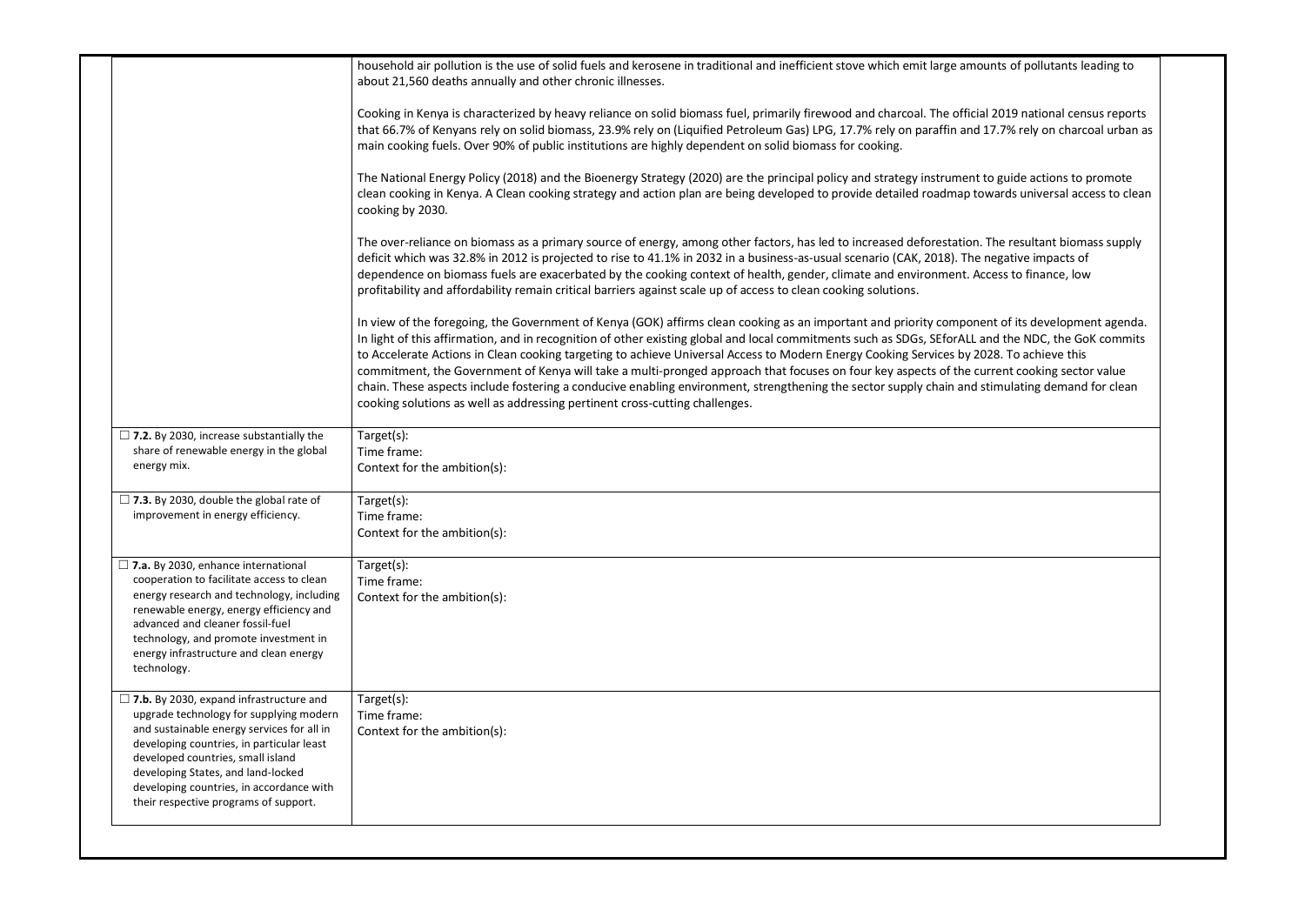**1.2. Other ambitions in support of SDG7 by 2030 and net-zero emissions by 2050.** *[Please describe below e.g., coal phase out or reforming fossil fuel subsidies etc.]*

1.1

Target(s): Kenya commits to championing the establishment of an International Day for Clean Cooking

Time frame: 2021-2030

Context for the ambition(s):

The objectives of the proposed International Da of Clean Cooking are to:

- Raise awareness of the widespread benefits of clean cooking and the harms caused by living without it.
- Rally the world around the creation and implementation of policies that increase access to clean cooking;
- Demonstrate the impact of clean cooking choices made with regard to production and use of clean cooking solutions and the environment at large;
- Educate the general public on issues of clean cooking and why it is necessary to adopt clean cooking solutions;<br>• Mobilize political will and resources to address access to clean cooking at national. regional, and global
- Mobilize political will and resources to address access to clean cooking at national, regional, and global levels;
- Celebrate and reinforce achievements and best practices in the production and delivery of clean cooking solutions; and
- Offer many actors the opportunity to take stock of progress and organize activities related to clean cooking.

## **SECTION 2: ACTIONS TO ACHIEVE THE AMBITION**

2.1. Please add at least one key action for each of the elaborated ambition(s) from section 1. *[Please add rows as needed].*

| Description of action (please specify for which ambition from Section 1) |  |
|--------------------------------------------------------------------------|--|
| Ambition 1.1 – 7.1                                                       |  |

#### **2.1.1 Transition All Public Institutions (Boarding Schools, Hospitals, TVET institutions, Prisons, etc) from use of biomass cooking fuels to higher tier cooking Solutions by 2025.**

Actions to enable achievement of this action are detailed below:

- Inventory of current institutions reliant on biomass for cooking (Numbers, Biomass supply and demand and projections to 2030;
- Defining appropriate transition pathways based on the least cost best fit criteria including an action plan to upscale the pilots to full coverage of the institutions to attain 100 % transition prepared
- Intervention measures to address existing barriers against wider adoption/uptake of suitable cooking options
- Mobilizing public and private funding to support the transition
- building the necessary market infrastructure
- Implementation
- Monitoring and reporting on progress

#### Details of the specific actions are provided below:

| <b>Ambition Focus</b><br>Area | <b>Broad Objectives</b>                                                                                       | <b>Proposed Actions</b>                                                                                                                     |
|-------------------------------|---------------------------------------------------------------------------------------------------------------|---------------------------------------------------------------------------------------------------------------------------------------------|
| Enabling<br>Environment       | 1. Build and strengthen political goodwill to accelerate a<br>sustainable clean cooking transition            | 1. Sensitize politicians (particularly MPs) to invest in clean<br>cooking solutions within their constituencies                             |
|                               | 2. Strengthen and implement policy and regulatory<br>instruments and strategies that prioritize clean cooking | 2. Develop incentives (e.g., duty waivers, import duty) for<br>suppliers to engage in clean cooking solutions business with<br>institutions |

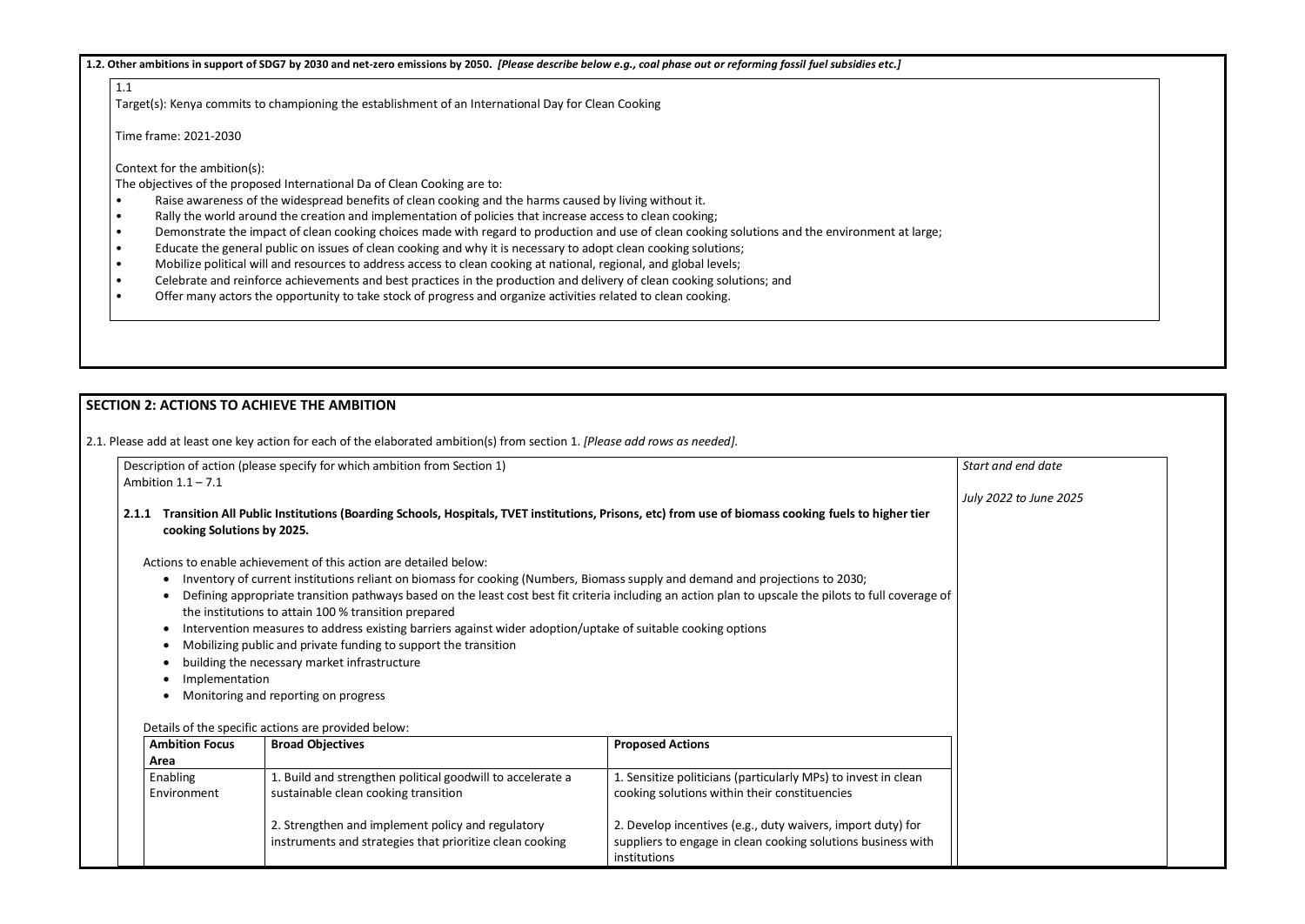|                           | solutions to eliminate the gaps constraining the growth of the                                                                                                                                                                            |                                                                                                                                                                                                                          |
|---------------------------|-------------------------------------------------------------------------------------------------------------------------------------------------------------------------------------------------------------------------------------------|--------------------------------------------------------------------------------------------------------------------------------------------------------------------------------------------------------------------------|
|                           | sector                                                                                                                                                                                                                                    | 3. Innovative financing mechanisms for institutions to acquire<br>necessary clean cooking hardware                                                                                                                       |
|                           | 3. Leverage the existing devolved system of Government to<br>champion clean cooking                                                                                                                                                       | 4. Development and promotion of innovative business<br>models                                                                                                                                                            |
|                           | 4. Position the country as the preferred destination for<br>investment and research [in] the clean cooking ecosystem                                                                                                                      | 5. Leverage on county energy centres for promotion of clean<br>cooking in institutions within their jurisdictions                                                                                                        |
|                           |                                                                                                                                                                                                                                           | 6. Promote clean solutions based on individual institutional<br>needs                                                                                                                                                    |
|                           |                                                                                                                                                                                                                                           | 7. Promote standards and labelling of clean cooking hardware<br>and accessories                                                                                                                                          |
|                           |                                                                                                                                                                                                                                           | 8. Provide policy direction for transition to clean cooking<br>options in communal institutions                                                                                                                          |
|                           |                                                                                                                                                                                                                                           | 9. Well packaged messaging to be communicated in the right<br>circles to promote investment in clean cooking. Harness<br>momentum around international events to popularize the<br>country as an investment destination  |
|                           |                                                                                                                                                                                                                                           | 10. Identify champions for clean cooking to coordinate such<br>centres of excellence                                                                                                                                     |
| Strengthening<br>Supply   | 5. Deploy infrastructure and programming investments that<br>reflect the country's comparative advantages for energy<br>supply through innovations. This means prioritizing the<br>country's best-positioned clean-cooking infrastructure | 11. Motivate suppliers of clean cooking solutions to install<br>hardware such as (cylinders, storage tanks, stoves, fuels and<br>accessories e.g., Meters, biodigesters, electric cookers, ovens<br>etc) in institutions |
|                           | 6. Mobilize and promote innovative financing for<br>development of the clean cooking sector                                                                                                                                               | 12. Provide leasing arrangement for institutions to acquire<br>clean cooking hardware                                                                                                                                    |
|                           |                                                                                                                                                                                                                                           | 13. Aggressive marketing of clean cooking solutions using<br>available data on the economic gains of switching from solid<br>biomass to cleaner fuels and technologies                                                   |
|                           |                                                                                                                                                                                                                                           | 14. Build a coalition of private companies to fund clean<br>cooking (eg banks) as part of CSR                                                                                                                            |
|                           |                                                                                                                                                                                                                                           | 15. Engage and strengthen supply chains of artisans and<br><b>MSMEs</b>                                                                                                                                                  |
|                           |                                                                                                                                                                                                                                           | 16. Promote integrated solutions (such as dairy/biogas in<br>institutions)                                                                                                                                               |
| <b>Stimulating Demand</b> | 7. Strengthen and sustain citizen engagement efforts in<br>promoting clean cooking solutions                                                                                                                                              | 17. Reshape clean cooking as a human rights issue                                                                                                                                                                        |

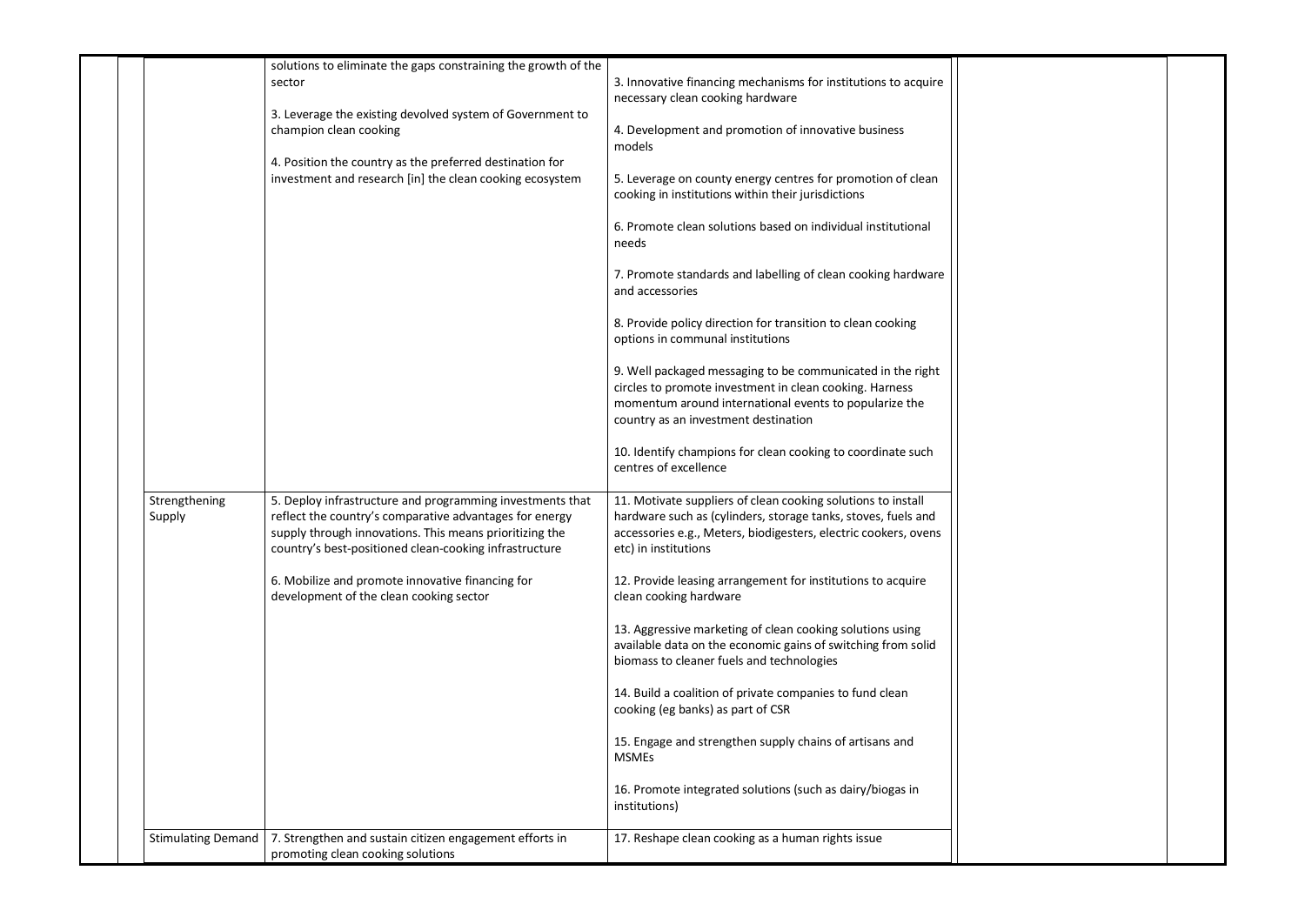|                                               |                                                                                                                                                                                            | 18. Introduce awards among institutions                                                                                                                                                               |
|-----------------------------------------------|--------------------------------------------------------------------------------------------------------------------------------------------------------------------------------------------|-------------------------------------------------------------------------------------------------------------------------------------------------------------------------------------------------------|
|                                               | 8. Empower communities especially women, the vulnerable<br>and youth to adopt clean cooking leaving no one behind                                                                          | 19. Training, awareness and capacity building of institutions<br>on clean cooking                                                                                                                     |
|                                               |                                                                                                                                                                                            | 20. Sensitize the managers/decision makers of communal<br>institutions on the importance of switching to clean cooking<br>solutions and the dangers associated with continued use of<br>solid biomass |
| <b>Cross Cutting Issues</b>                   | 9. Formulate a robust monitoring and reporting framework to<br>enable effective tracking of progress (knowledge<br>management portal).                                                     | 21. Establish a monitoring, evaluation and learning<br>framework to keep track of progress in communal institutions<br>uptake of clean cooking solutions                                              |
|                                               | 10. Promote innovations, research and development in the<br>clean cooking sector                                                                                                           | 22. Establish knowledge management platform to track<br>progress and share knowledge with stakeholders (Link it with<br>Maarifa centre to enable access to all counties)                              |
|                                               | 11. Build capacity of actors involved in the transition to clean<br>cooking                                                                                                                | 23. Promote the development of feedstock for appropriate<br>clean energy solutions                                                                                                                    |
|                                               | 12. Form partnerships and collaborations needed to drive the<br>progress towards universal access to clean cooking                                                                         | 24. Promote incubation services for clean cooking<br>technologies for institutional use                                                                                                               |
|                                               |                                                                                                                                                                                            | 25. Establish selected institutions as centres of excellence in<br>clean cooking at institutional level to showcase to investors                                                                      |
|                                               |                                                                                                                                                                                            | 26. Establish innovation platforms around the centres of<br>excellence through which research, best practices, common<br>priorities etc. can be shared                                                |
|                                               |                                                                                                                                                                                            | 27. Establish a national clean cooking day during which<br>leaders popularize and refocus clean cooking issues for<br>promotion, investment and learning                                              |
| Ambition $1.1 - 7.1$ and ambition $1.2 - 1.1$ | Description of action (please specify for which ambition from Section 1)                                                                                                                   |                                                                                                                                                                                                       |
|                                               | 2.1.2 Accelerate the adoption of and use of clean cooking technologies and fuels by rural households from 30% currently to 100% and urban<br>households from 54% currently to 100% by 2028 |                                                                                                                                                                                                       |
| <b>Ambition Focus</b>                         | Details of the specific actions are provided below:<br><b>Broad Objectives</b>                                                                                                             | <b>Proposed Actions</b>                                                                                                                                                                               |
| Area<br>Enabling                              | 1. Strengthen and implement policy and regulatory                                                                                                                                          | 1. Undertake a study/ies to identify policy, regulatory,                                                                                                                                              |



*July 2021 to June 2028*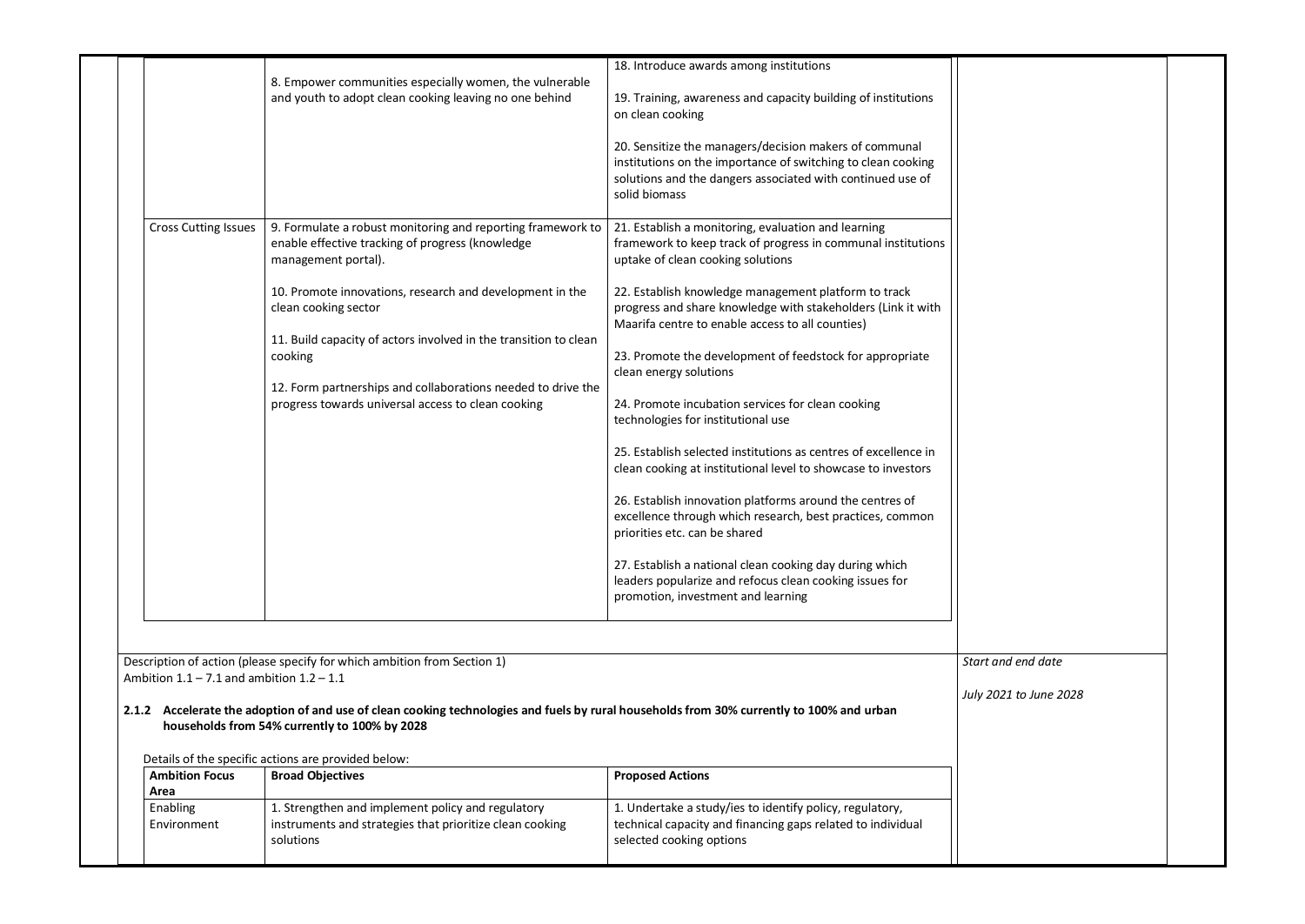|                         | 2. Build and strengthen political goodwill to accelerate a<br>sustainable clean cooking transition;                                                                             | 2. Sensitize policy makers on the need to prioritize and<br>support the clean cooking sector                                                                                   |
|-------------------------|---------------------------------------------------------------------------------------------------------------------------------------------------------------------------------|--------------------------------------------------------------------------------------------------------------------------------------------------------------------------------|
|                         | 3. Leverage the existing devolved system of Government to<br>champion clean cooking                                                                                             | 3. Strengthen and implement policy and regulatory<br>instruments and strategies on clean cooking                                                                               |
|                         | 4. Position the country as the preferred destination for<br>investment and research [in] the clean cooking ecosystem                                                            | 4. Identify policy incentives that catalyze private sector<br>investment in the clean cooking sector                                                                           |
|                         |                                                                                                                                                                                 | 5. Develop an integrated clean cooking strategy and action<br>plan                                                                                                             |
|                         |                                                                                                                                                                                 | 6. Strengthen the national stove testing research and<br>innovation centre and establish regional cookstove testing<br>centers (Kisumu and Mombasa)                            |
|                         |                                                                                                                                                                                 | 7. Establish a clean cooking innovation hub                                                                                                                                    |
|                         |                                                                                                                                                                                 | 8. Establish a Delivery Unit in the Ministry of Energy to<br>coordinate the delivery of clean cooking agenda                                                                   |
|                         |                                                                                                                                                                                 | 9. Champion global and local advocacy campaigns to reshape<br>the issue of clean cooking access as a human rights issue                                                        |
|                         |                                                                                                                                                                                 | 10. Strengthen the inter-ministerial committee on clean<br>cooking                                                                                                             |
|                         |                                                                                                                                                                                 | 11. Mainstream gender in all policies, strategies and plans                                                                                                                    |
|                         |                                                                                                                                                                                 | 12. Establish an incentive scheme for financial institutions to<br>develop products and fund private sector players in clean<br>cooking                                        |
|                         |                                                                                                                                                                                 | 13. Champion for designation of an international day for<br>clean cooking with a view to providing an annual mechanism<br>to review progress, challenges and share experiences |
| Strengthening<br>Supply | 5. Deploy infrastructure and programming investments that<br>reflect the country's comparative advantages for energy<br>supply through innovations. This means prioritizing the | 14. Map out sector players and undertake needs assessment<br>that inhibits growth                                                                                              |
|                         | country's best-positioned clean-cooking infrastructure.                                                                                                                         | 15. Strengthen the role of private sector players in the value<br>chain                                                                                                        |
|                         | 6. Mobilize and promote innovative financing for<br>development of the clean cooking sector                                                                                     | 16. Strengthen the distribution infrastructure for clean<br>cooking solutions                                                                                                  |
|                         |                                                                                                                                                                                 | 17. Mobilize and promote supply side interventions including<br>financing solutions and innovative business models                                                             |

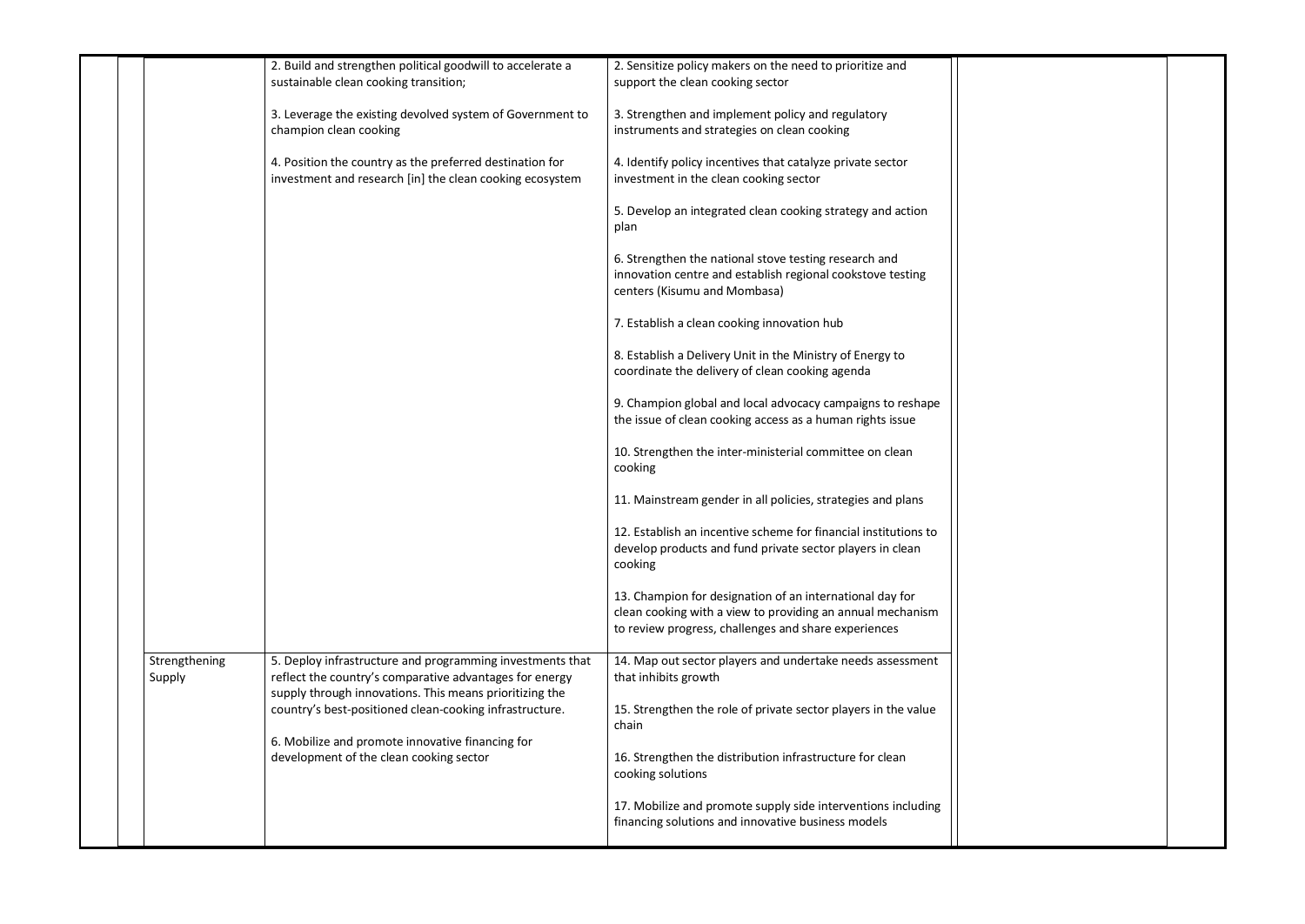| <b>Stimulating Demand</b>   | 7. Strengthen and sustain citizen engagement efforts in<br>promoting clean cooking solutions                                           | 18. Develop and implement Behavior Change and<br>Communication strategy                                              |
|-----------------------------|----------------------------------------------------------------------------------------------------------------------------------------|----------------------------------------------------------------------------------------------------------------------|
|                             | 8. Empower communities especially women, the vulnerable<br>and youth to adopt clean cooking leaving no one behind                      | 19. Consumer education on the use and benefits of clean<br>cooking solutions                                         |
|                             |                                                                                                                                        | 20. Mobilize demand side interventions including targeted<br>innovative consumer financing solutions (affordability) |
|                             |                                                                                                                                        | 21. Regular assessment of adoption and use of clean cooking<br>solutions                                             |
| <b>Cross Cutting Issues</b> | 9. Formulate a robust monitoring and reporting framework to<br>enable effective tracking of progress (knowledge<br>management portal). | 22. Undertake relevant studies to establish the status of clean<br>cooking sector in Kenya                           |
|                             | 10. Promote innovations, research, and development in the<br>clean cooking sector                                                      | 23. Impact study of the adoption of clean energy solutions on<br>health, gender, socio-economic and climate change   |
|                             |                                                                                                                                        | 24. Develop and implement M&E framework                                                                              |
|                             | 11. Capacity building of actors involved in the transition to<br>clean cooking                                                         | 25. Map out investment opportunities in the clean cooking<br>sector                                                  |
|                             | 12. Form partnerships and collaborations to drive the<br>progress towards universal access to clean cooking.                           | 26. Undertake policy and regulatory impact assessments on<br>clean cooking solutions to inform improvement           |
|                             |                                                                                                                                        | 27. Appoint a clean cooking ambassador to champion and<br>influence upstream and downstream sectoral issues          |

Description of action (please specify for which ambition from Section 1) Ambition  $1.1 - 7.1$ 

### **2.1.3 Transitioning all MSMEs within the cooking sector (bakeries, restaurants, food kiosks, food processors) and the hospitality industry to clean cooking solutions**

Detailed actions to achieve the above ambition:

| <b>Ambition Focus</b> | <b>Broad Objectives</b>                                                                      | <b>Proposed Actions</b>                                                                      |
|-----------------------|----------------------------------------------------------------------------------------------|----------------------------------------------------------------------------------------------|
| Area                  |                                                                                              |                                                                                              |
| Enabling              | 1. Build and strengthen high level political goodwill to                                     | 1. Lobby framework for National and county Government                                        |
| Environment           | accelerate a sustainable clean cooking transition                                            | leaders to spearhead the clean cooking for productive use<br>agenda                          |
|                       | 2. Fast track the development and implementation of a Kenya<br>clean cooking sector strategy | a. Focus on identifying clean cooking champions at the<br>two levels of governance           |
|                       |                                                                                              | 2. Integrate the clean cooking agenda into relevant existing<br>intergovernmental frameworks |
|                       |                                                                                              | 3. Strategy to include aspects such as:                                                      |

| Start and end date |  |  |
|--------------------|--|--|
|                    |  |  |
|                    |  |  |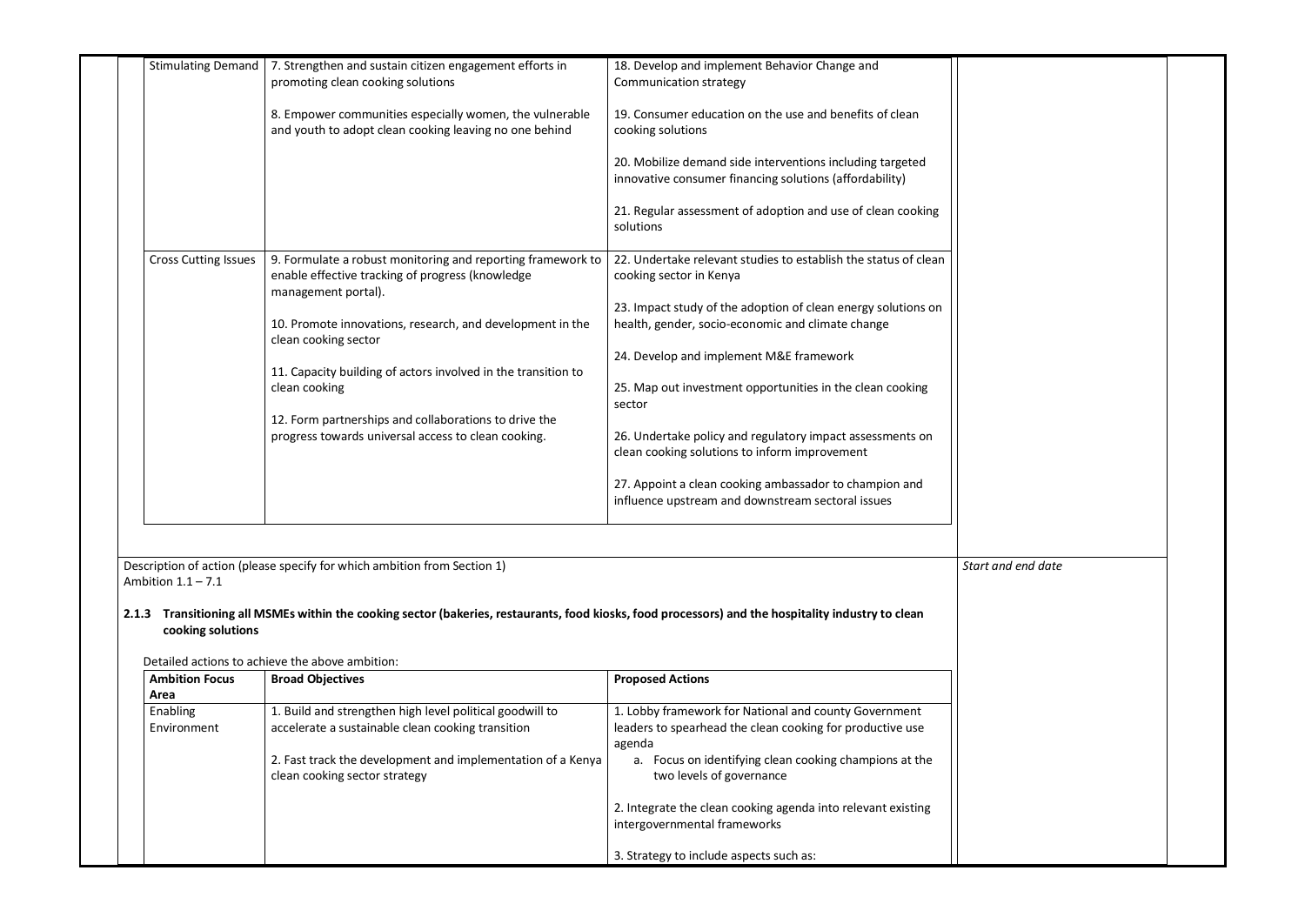|                             |                                                                                                                                                                    | a. Sector coordination<br>Regulations for clean cooking in productive use<br>b.                                                                                                                                                                                  |
|-----------------------------|--------------------------------------------------------------------------------------------------------------------------------------------------------------------|------------------------------------------------------------------------------------------------------------------------------------------------------------------------------------------------------------------------------------------------------------------|
| Strengthening<br>Supply     | 3. Provide incentives for manufacturers and investors in clean<br>cooking solutions for productive use to set up industries in<br>Kenya                            | c. Incentives to support clean cooking<br>4. Assure investors of sustained security of their investments<br>a. Conduct a study on feasible incentives for the clean<br>cooking for productive use<br>b. Enhance the ease of doing business framework in<br>Kenya |
|                             | 4. Deploy modern infrastructure that position the country as<br>the preferred destination for investment and research [in]<br>clean cooking for productive use     | 5. Establish a clean cooking for productive use center of<br>excellence                                                                                                                                                                                          |
|                             | 5. Mobilize and promote innovative financing for<br>development of sustainable supply chains for clean cooking<br>solutions for productive use                     | 6. Adopt a county-based infrastructure development<br>plan/approach                                                                                                                                                                                              |
|                             |                                                                                                                                                                    | 7. Establish and strengthen the energy centers to promote<br>clean cooking solutions at the subnational level                                                                                                                                                    |
|                             |                                                                                                                                                                    | 8. Pilot/adopt innovative finance models such as RBF                                                                                                                                                                                                             |
| <b>Stimulating Demand</b>   | 6. Enhance the use of innovative end user financing models<br>for clean cooking solutions for productive use                                                       | 9. Pilot/adopt innovative finance models such as PAyGo                                                                                                                                                                                                           |
|                             | 7. Strengthen and sustain citizen engagement efforts in                                                                                                            | 10. Develop a national behavior change communication<br>strategy                                                                                                                                                                                                 |
|                             | promoting adoption of clean cooking solutions for productive<br>use                                                                                                | 11. Roll out periodic nationwide awareness campaigns                                                                                                                                                                                                             |
|                             | 8. Empower communities especially women, the vulnerable<br>and youth to adopt clean cooking for productive use                                                     | 12. Sensitize business groups on the opportunities in clean<br>cooking for productive use                                                                                                                                                                        |
|                             |                                                                                                                                                                    | 13. Leverage on existing women, vulnerable and youth<br>groups to promote clean cooking solutions                                                                                                                                                                |
| <b>Cross Cutting Issues</b> | 9. Formulate a robust monitoring and reporting framework to<br>enable effective tracking of progress (knowledge<br>management portal).                             | 14. Conduct a baseline study for MSMEs in the clean cooking<br>for productive use sector                                                                                                                                                                         |
|                             | 10. Promote innovations, research and development in clean                                                                                                         | 15. Develop a data portal for information on the subsector                                                                                                                                                                                                       |
|                             | cooking for productive use                                                                                                                                         | 16. Develop a knowledge management system                                                                                                                                                                                                                        |
|                             | 11. Form partnerships and collaborations for mobilizing<br>resources needed to drive the progress towards universal<br>access to clean cooking for productive use. | 17. Mainstream clean cooking in the curricula in all learning<br>institutions                                                                                                                                                                                    |
|                             |                                                                                                                                                                    | 18. Establish a national clean cooking week that culminates in<br>the international day for clean cooking                                                                                                                                                        |
|                             |                                                                                                                                                                    | 19. Map out potential partnerships to support the clean<br>cooking value chain                                                                                                                                                                                   |

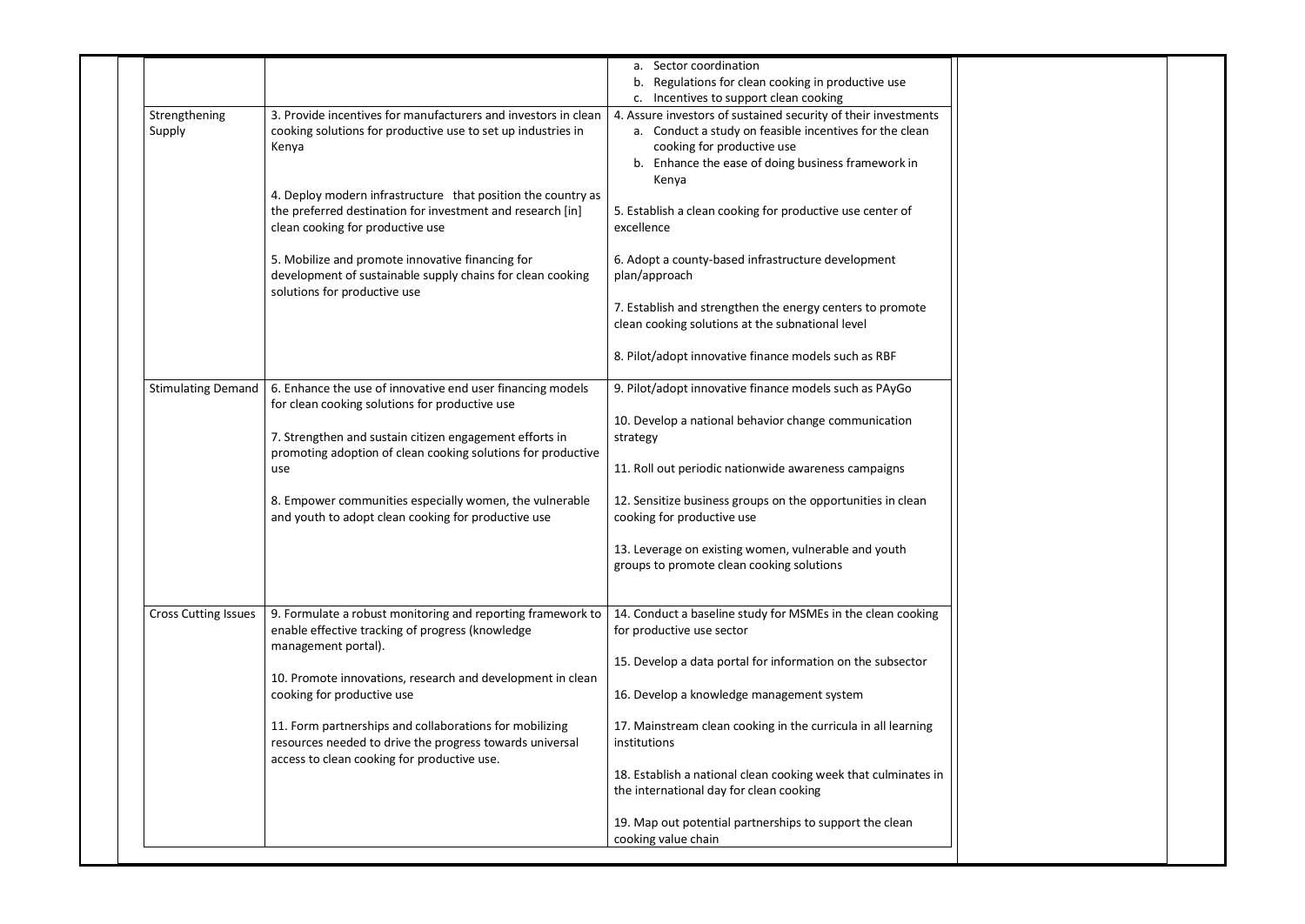| Description of action (please specify for which ambition from Section 1)<br>Ambition $1.1 - 7.1$                                                                                                                              | Start and end date    |
|-------------------------------------------------------------------------------------------------------------------------------------------------------------------------------------------------------------------------------|-----------------------|
|                                                                                                                                                                                                                               | July 2021 - June 2028 |
| Commit to review and/develop enabling policies and regulation in support of accelerated adoption and use of modern energy cooking services<br>2.1.4                                                                           |                       |
| Review of Policy and regulatory instruments to support clean cooking access                                                                                                                                                   |                       |
| Policy and regulatory impact assessments                                                                                                                                                                                      |                       |
| Establish and/ or Strengthen County cookstove testing centers                                                                                                                                                                 |                       |
| Establish an Evidence to Action Hub                                                                                                                                                                                           |                       |
| Launch technology-specific platforms                                                                                                                                                                                          |                       |
| A more directive approach to national clean cooking transitions - driven by national governments - that takes into account a portfolio of locally<br>appropriate and ambitious solutions is necessary to accelerate progress. |                       |
| Description of action (please specify for which ambition from Section 1)                                                                                                                                                      | Start and end date    |
| Ambition $1.1 - 7.1$ and ambition $1.2 - 1.1$                                                                                                                                                                                 |                       |
|                                                                                                                                                                                                                               | July 2021 - June 2028 |
| Commit to Champion for acceleration of adoption and use of clean cooking solutions Globally, Regionally and Nationally<br>2.1.5                                                                                               |                       |
| Establish and Launch a Delivery Unit Network to build and support coordinated delivery of clean cooking transition plans and strategies                                                                                       |                       |
| Support and activate local advocacy champions in energy sector and allies, particularly those in local climate, gender, and health communities                                                                                |                       |
| Support global and local advocacy campaigns to reshape the issue of clean cooking access as a human rights issue                                                                                                              |                       |
| Coordinate the building of a coalition of private companies to fund and finance clean cooking transitions in support of corporate sustainability and/or carbon<br>reduction goals                                             |                       |
| Champion for designation of an international day for clean cooking with a view to providing an annual mechanism to review progress, challenges and share<br>experiences                                                       |                       |

# **SECTION 3: OUTCOMES**

3.1*.* Please add at least one measurable and time-based outcome for **each** of the actions from section 2. *[Please add rows as needed].*

| Outcome                                                                                                                                                                              | Date |
|--------------------------------------------------------------------------------------------------------------------------------------------------------------------------------------|------|
| Action 2.1.1 – All communal institutions (Boarding Schools, Hospitals, TVET Institutions, Prisons, etc.) transitioned from biomass cooking fuels to<br>higher tier cooking solutions | 2025 |
| Outcome                                                                                                                                                                              | Date |
| Action 2.1.2 – 100% adoption of and use of clean cooking technologies and fuels by rural households (currently 30%) and urban households (currently<br>54%)                          | 2028 |
| Outcome                                                                                                                                                                              | Date |
| Action 2.1.3 – All MSMEs within the cooking sector (bakeries, restaurants, food kiosks, food processors) and the hospitality industry transitioned to<br>clean cooking solutions     | 2028 |
| Outcome                                                                                                                                                                              | Date |
| Action 2.1.4 – Commitment to review and develop enabling policies and regulation in support of accelerated adoption and use of modern energy<br>cooking services                     | 2030 |
| Outcome                                                                                                                                                                              | Date |
|                                                                                                                                                                                      |      |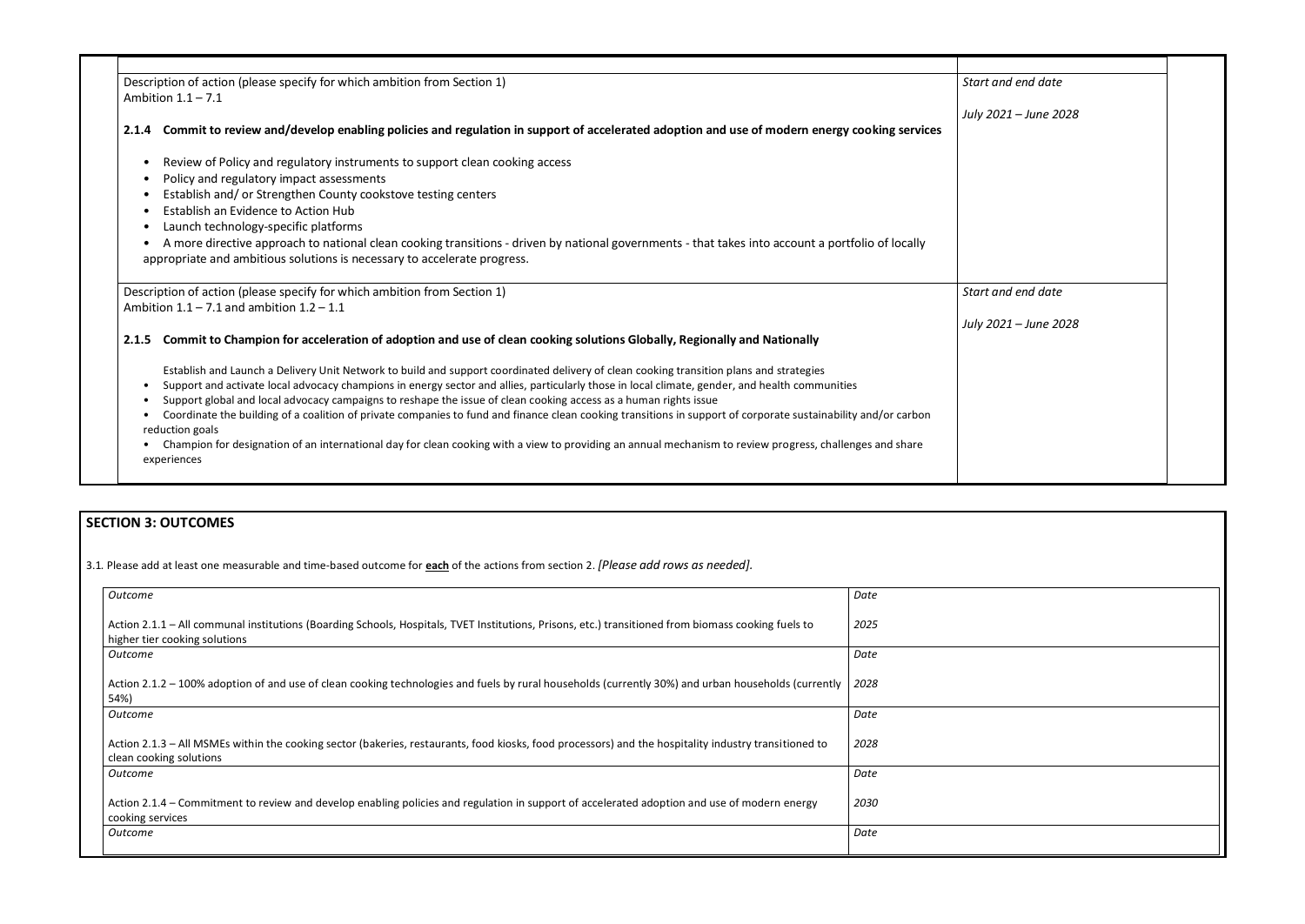#### **SECTION 4: REQUIRED RESOURCES AND SUPPORT**

4.1. Please specify required finance and investments for **each** of the actions in section 2.

#### **2.1.1. Transition All Public Institutions (Boarding Schools, Hospitals, TVET institutions, Prisons, etc) from use of biomass cooking fuels to higher tier cooking Solutions by 2025.**

 Cooking Hardware - 20,000 institutions x USD 30,000 per institution = USD 600,000,000 Inventory of institutions and design of cooking solutions - USD 500,000 Market infrastructure and awareness = USD 100,000

Sub-Total = USD 600,600,000

#### **2.1.2. Accelerate the adoption of and use of clean cooking technologies and fuels by rural households from 30 % currently to 100 % and by urban households from 54 % currently to 100 % by 2028**

• A comprehensive action plan for the transition to clean cooking fuels and technologies. Assessment of adoption and use of clean cooking barriers and defining and implementing intervention actions - USD 400,000

- Mobilizing supply and demand side interventions including innovative business models, appropriately targeted subsidies and consumer financing solutions USD 400,000
- Awareness raising on the benefits and co-benefits of access to modern energy cooking services USD 200,000
- A study to review and identify policy, regulatory, technical capacity and financing gaps related to individual or selected cooking options USD 200,000
- Establish short, medium and long-term Clean cooking solutions, financing options co-designed with Development Partners and private sector USD 10,000
- Impact study of the adoption of clean energy solutions on health, gender, development and climate change USD 200,000
- Implementation, monitoring and reporting USD 450,000

#### Sub-Total = USD 1,860,000

## **2.1.3. Transition all MSMEs within the cooking sector (bakeries, restaurants, food kiosks, food processors) and the hospitality industry to clean cooking solutions**

- Mobilizing supply and demand side interventions including innovative business models, appropriately targeted subsidies and consumer financing solutions USD 1,000,000
- Awareness raising on the benefits and co-benefits of access to modern energy cooking services USD 200,000
- Planning, implementation, monitoring and reporting 250,000

Sub-Total = USD 1,450,000

## **2.1.4. Commit to review and/develop enabling policies and regulation in support of accelerated adoption and use of modern energy cooking services**

• Review of Policy and regulatory instruments to support clean cooking access – USD 100,000

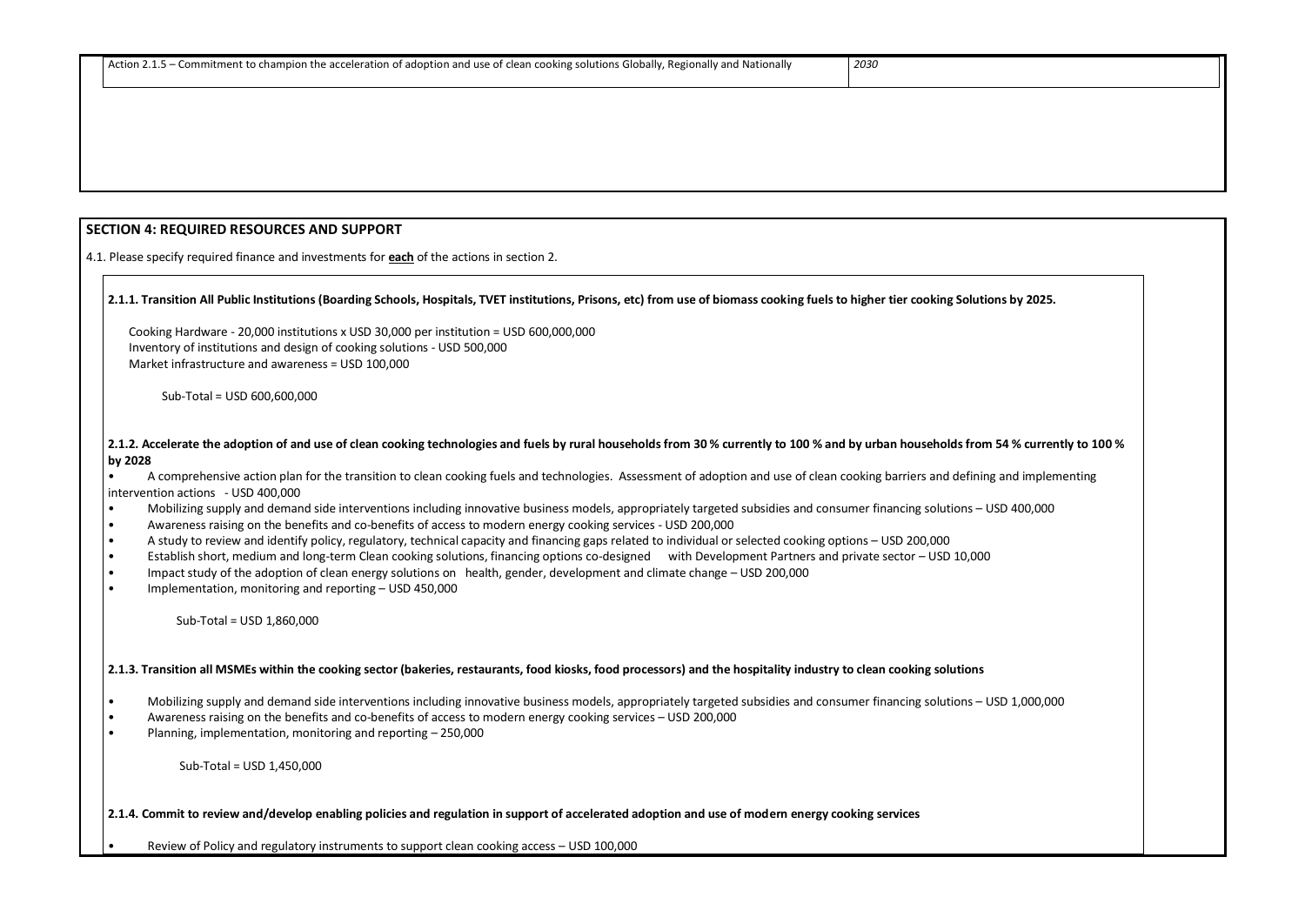- Policy and regulatory impact assessments USD 200,000
- Establish and/ or Strengthen County cookstove testing centers USD 1,000,000
- Establish an Evidence to Action Hub USD 100,000
- Launch technology-specific platforms USD 5,000

A more directive approach to national clean cooking transitions - driven by national governments - that takes into account a portfolio of locally appropriate and ambitious solutions is necessary to accelerate progress.

- Establish and Launch a Delivery Unit Network to build and support coordinated delivery of clean cooking transition plans and strategies USD 50,000
- Support and activate local advocacy champions in energy sector and allies, particularly those in local climate, gender, and health communities USD 200,000
- Support global and local advocacy campaigns to reshape the issue of clean cooking access as a human rights issue USD 100,000
- Coordinate the building of a coalition of private companies to fund and finance clean cooking transitions in support of corporate sustainability and/or carbon reduction goals USD 50,000
- Champion for designation of an international day for clean cooking with a view to providing an annual mechanism to review progress, challenges and share experiences USD 100,000

Sub-Total = USD 1,405,000

#### **2.1.5. Commit to Champion for acceleration of adoption and use of clean cooking solutions Globally, Regionally and Nationally**

Sub-Total = USD 500,000

**Grand Total = USD 605,815,000**

4.2. [For countries only] In case support is required for the actions in section 2, please select from below and describe the required support and specify for which action.

*[Examples of support for Member States could include: Access to low-cost affordable debt through strategic de-risking instruments, capacity building in data collection; development of integrated energy plans and energy transition pathways; technical assistance, etc.]*

| $\boxtimes$ Financing            | Description                                                                  |
|----------------------------------|------------------------------------------------------------------------------|
|                                  | USD 605,815,000 for items 2.1.1 to 2.1.5                                     |
| $\boxtimes$ In-Kind contribution | Description                                                                  |
|                                  | 10% of the total = USD 60,815,500                                            |
| $\boxtimes$ Technical Support    | Description                                                                  |
|                                  | 50% of the total = USD 302,907,500                                           |
| $\boxtimes$ Other/Please specify | Description                                                                  |
|                                  | Consumer purchases of cooking solutions = 40% of the total = USD 242,326,000 |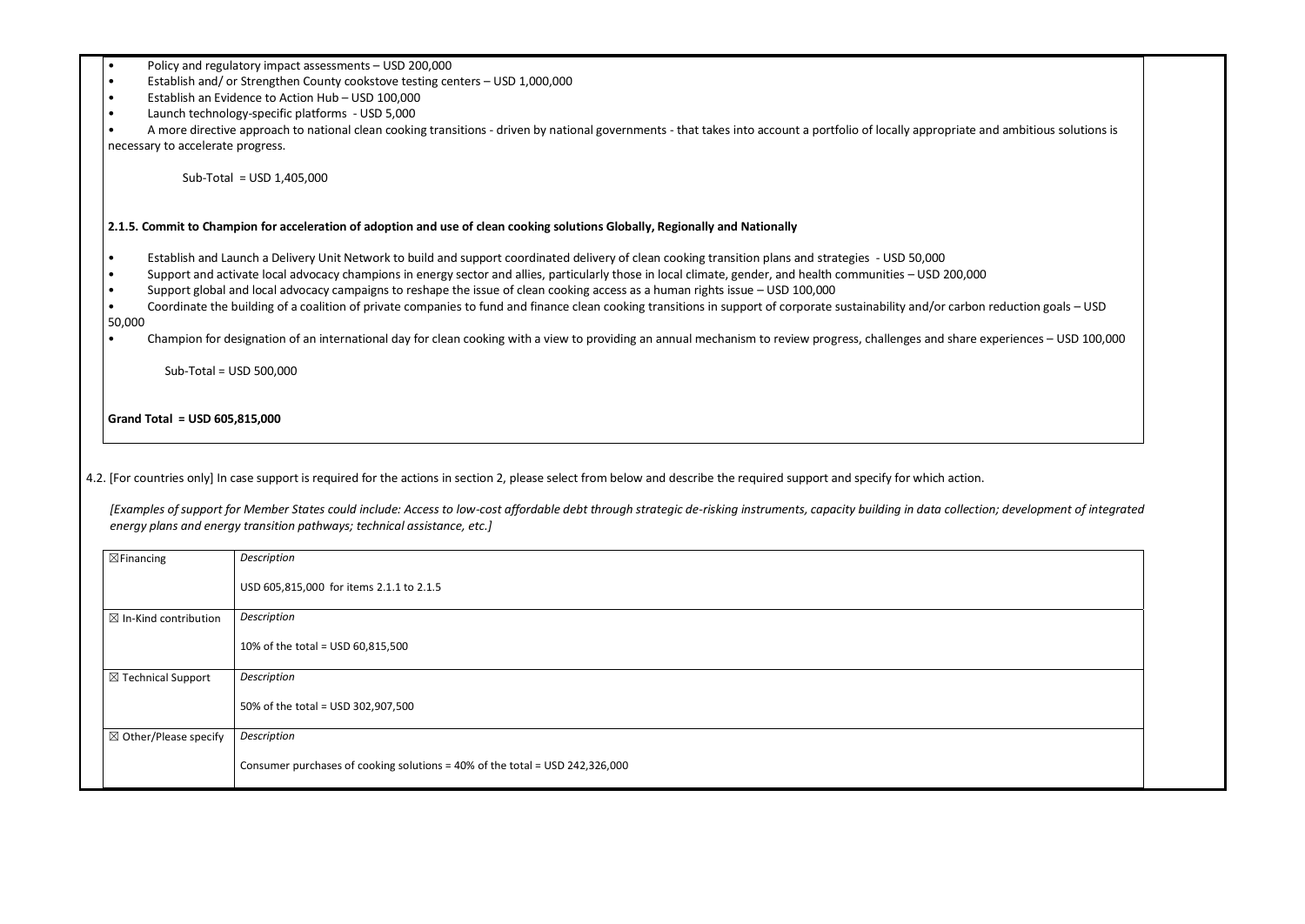#### **SECTION 5: IMPACT**

5.1. Countries planned for implementation including number of people potentially impacted.

The proposed actions are to be implemented in Kenya. For the households, a total of 8.43 million households, translating to 33.7 million people will be impacted by the interventions.

The impact of successful implementation of accelerated clean cooking interventions will lead to multiple positive impacts. These include but not limited to the following:

- Adoption and use of clean cooking solutions will support the move by the government to restore Kenya's forest cover to 10% up from the current 7%.
- The use of clean cooking technologies will reduce the country's annual disease burden attributable to HAP from 49% (21,560) to 20%.
- Access to modern energy makes a significant difference to health and well-being. Women and girls especially those in rural areas are predominantly responsible for the bulk of household work.
- Improved cooking technologies reduce the amount of time women and girls spend collecting fuel, giving them the opportunity to pursue education, training and economic activities.
- High-efficiency cookstoves lead to even larger benefits in time and energy savings, hence also contributing to emissions reductions
- Affordable, efficient, improved and renewable energy technology not only increases energy security and reduces greenhouse gas emissions but can also provide new economic and educational opportunities or women, men and children.
- Access to affordable modern energy services can reduce both the time and effort spent in reproductive and productive labour.
- There is a range of direct, indirect and induced co-benefits such as jobs, energy security, local economic development, climate, health, gender and environment, among others.
- 5.2. Alignment with the 2030 Agenda for Sustainable Development Please describe how **each** of the actions from section 2 impact advancing the SDGs by 2030. *[up to 500 words, please upload supporting strategy documents as needed]*

5.3. Alignment with Paris Agreement and net-zero by 2050 - Please describe how each of the actions from section 2 align with the Paris Agreement and national NDCs (if applicable) and support the net-zero emissions by 2050. *[up to 500 words, please upload supporting strategy documents as needed]* 

**Proposed Action How it is aligned to the 2030 agenda for sustainable development** 

nce, increased opportunities,

ation thus positively impacting

e more productive (SDG 5)

ation thus positively impacting

to modern energy cooking and environmental benefits

ns towards achievement of the

| <b>Proposed Action</b>                                                      | How it is aligned to the 2030 agenda for sustainable development                                        |  |
|-----------------------------------------------------------------------------|---------------------------------------------------------------------------------------------------------|--|
| 2.1.1 Transition All Public Institutions (Boarding Schools, Hospitals, TVET | Reduced or avoided GHG emissions addresses SDG 13,                                                      |  |
| institutions, Prisons, etc) from use of biomass cooking fuels to higher     | Access to energy is essential for healthy homes and effective health care facilities (SDG 3)            |  |
| tier cooking Solutions by 2025.                                             | Access to reliable energy provides better learning environments, enhanced school performan              |  |
|                                                                             | and improved staff retention (SDG 4)                                                                    |  |
| 2.1.2 Accelerate the adoption of and use of clean cooking technologies      | Substantially reduced HAP premature deaths, resulting to reduced health burden (SDG 4)                  |  |
| and fuels by rural households from 30 % currently to 100 % by urban         | Reduced biomass dependence for cooking results to reduced rates of environmental degrada                |  |
| households from 54 % currently to 100 % by 2028                             | SDG 7, 13 and 15                                                                                        |  |
|                                                                             | Women and girls time poverty and adverse impact of HAP is reduced thus enabling them to b               |  |
| 2.1.3 Transitioning all MSMEs within the cooking sector (bakeries,          | Reduced/Avoided GHG emissions                                                                           |  |
| restaurants, food kiosks, food processors) and the hospitality industry to  | Reduced biomass dependence for cooking results to reduced rates of environmental degrada                |  |
| clean cooking solutions                                                     | SDG 7, 13 and 15                                                                                        |  |
|                                                                             | Decent jobs created (SDG 8)                                                                             |  |
|                                                                             | Responsible consumption and production (SDG 12)                                                         |  |
| 2.1.4 Commit to review and/develop enabling policies and regulation in      | Adopting enabling policies will incentivize and prioritize emerging business models to scale up access  |  |
| support of accelerated adoption and use of modern energy cooking            | solutions in currently unserved (or underserved) areas will therefore have significant socio, economic  |  |
| services                                                                    | (This positively impacts almost all SDGs)                                                               |  |
| 2.1.5 Commit to Champion for acceleration of adoption and use of clean      | The actions will substantially address informational barriers and thus help catalyze accelerated action |  |
| cooking solutions Globally, Regionally and Nationally                       | 2030 national and global agenda                                                                         |  |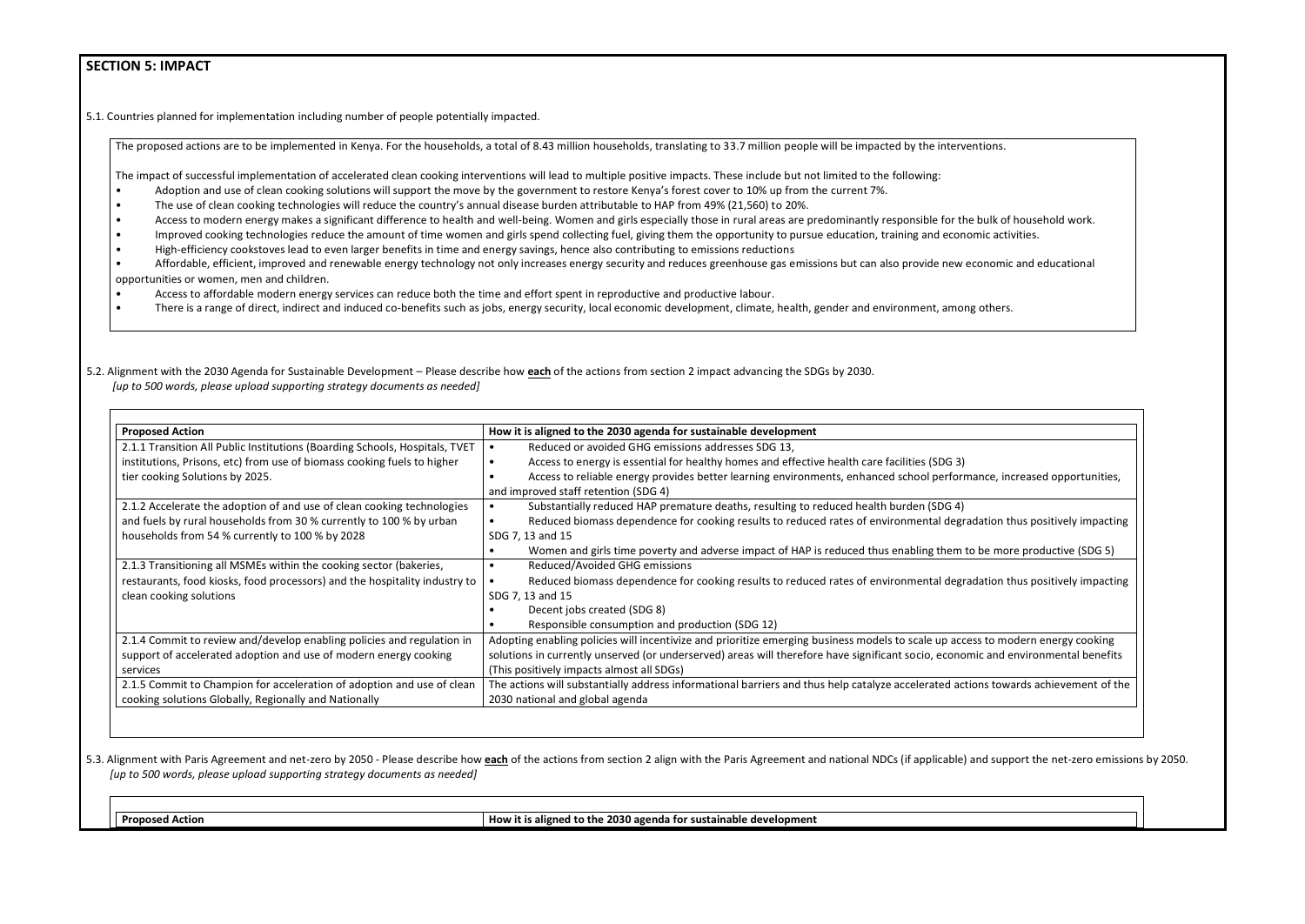| 2.1.1 Transition All Public Institutions (Boarding Schools, Hospitals, TVET                                | Reduced or avoided GHG emissions addresses SDG 13,                                                                                         |
|------------------------------------------------------------------------------------------------------------|--------------------------------------------------------------------------------------------------------------------------------------------|
| institutions, Prisons, etc) from use of biomass cooking fuels to higher<br>tier cooking Solutions by 2025. | Biomass resources will be conserved thus providing GHG sinks needed for Paris Agreement and Net-zero objectives.                           |
| 2.1.2 Accelerate the adoption of and use of clean cooking technologies                                     | Reduced or avoided GHG emissions associated with cooking                                                                                   |
| and fuels by rural households from 30 % currently to 100 % by urban                                        | Substantially reduced HAP premature deaths, resulting to reduced health burden (SDG 4)                                                     |
| households from 54 % currently to 100 % by 2028                                                            | Reduced rates of environmental degradation thus positively impacting SDG 7, 13 and 15, ultimately net-zero by 2050                         |
| 2.1.3 Transitioning all MSMEs within the cooking sector (bakeries,                                         | Reduced/Avoided GHG emissions                                                                                                              |
| restaurants, food kiosks, food processors) and the hospitality industry to<br>clean cooking solutions      | Reduced biomass dependence for cooking results to reduced rates of environmental degradation thus positively impacting<br>SDG 7, 13 and 15 |
|                                                                                                            | Decent jobs created (SDG 8)                                                                                                                |
|                                                                                                            | Responsible consumption and production (SDG 12)                                                                                            |
| 2.1.4 Commit to review and/develop enabling policies and regulation in                                     | Adopting enabling policies will incentivize and prioritize emerging business models to scale up access to modern energy cooking            |
| support of accelerated adoption and use of modern energy cooking                                           | solutions in currently unserved (or underserved) areas will therefore resulting to significant environmental outcomes that are             |
| services                                                                                                   | supportive of Paris agreement and net zero by 2050 aspirations.                                                                            |
| 2.1.5 Commit to Champion for acceleration of adoption and use of clean                                     | The actions will substantially address informational, technical and economic barriers and thus help catalyze accelerated actions           |
| cooking solutions Globally, Regionally and Nationally                                                      | towards achievement of the Paris Agreement and net-zero by 2050 objectives.                                                                |

It is envisaged that effective implementation will contingent to timely and adequate financial and other resource availability. Tracking of financial resources availed to various players in the cooking sector will be carried and appropriate records kept in a central national repository. A reporting framework will also be developed or adopted to facilitate timely and accurate reporting. Validation of achieved results will be undertaken by independent verifiers.

## **SECTION 6: MONITORING AND REPORTING**

6.1. Please describe how you intend to track the progress of the proposed outcomes in section 3. Please also describe if you intend to use other existing reporting frameworks to track progress on the proposed outcomes.

- *I.2. Does the Energy Compact increase the geographical and/or sectoral coverage of SDG7 related efforts?* ⊠Yes □No
- I.3. Does the Energy Compact consider inclusion of key priority issues towards achieving SDG7 by 2030 and the net-zero emission goal of the Paris Agreement by 2050 as defied by latest global analysis and data including t *outcome of the Technical Working Groups?* ☒Yes ☐No

A roadmap for achieving universal access to clean cooking by 2028 has been developed. This roadmap contains implementation schedules, assignment of roles of the various delivery units across public, private, civil society, households and institutions. In addition, the implementation schedules contain input, output and outcome indicators with corresponding timelines and milestones. A detailed monitoring and evaluation framework has been developed. To facilitate effective reporting, process and impact evaluations will be carried out at various critical points during and after implementation of the various actions as identified. Internal reporting will be on monthly, quarterly and annual basis while external reporting to relevant bodies of the UN will be done annually.

#### **SECTION 7: GUIDING PRINCIPLES CHECKLIST**

Please use the checklist below to validate that the proposed Energy Compact is aligned with the guiding principles.

- **I. Stepping up ambition and accelerating action** Increase contribution of and accelerate the implementation of the SDG7 targets in support of the 2030 Agenda for Sustainable Development for Paris Agreement
	- I. 1. Does the Energy Compact strengthen and/or add a target, commitment, policy, action related to SDG7 and its linkages to the other SDGs that results in a higher cumulative impact compared to existing frameworks?

☒Yes ☐No

**II. Alignment with the 2030 agenda on Sustainable Development Goals** – Ensure coherence and alignment with SDG implementation plans and strategies by 2030 as well as national development plans and priorities.

*II.1. Has the Energy Compact considered enabling actions of SDG7 to reach the other sustainable development goals by 2030?* ⊠Yes □No

| et-zero objectives.        |  |
|----------------------------|--|
|                            |  |
| ly net-zero by 2050        |  |
| thus positively impacting  |  |
| to modern energy cooking   |  |
| ental outcomes that are    |  |
| talyze accelerated actions |  |
|                            |  |
|                            |  |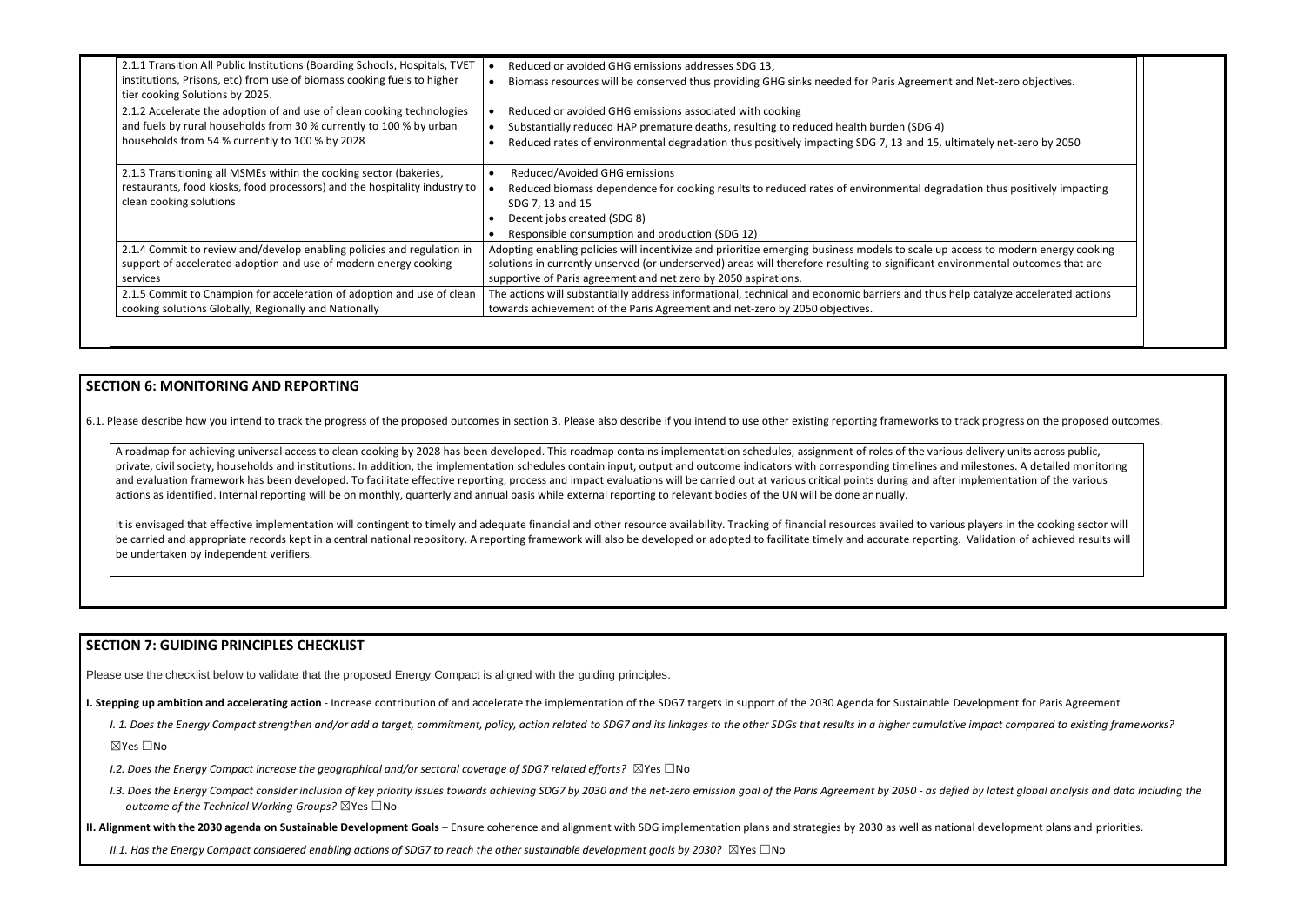*II.2. Does the Energy Compact align with national, sectoral, and/or sub-national sustainable development strategies/plans, including SDG implementation plans/roadmaps?* ☒Yes ☐No

*II.3. Has the Energy Compact considered a timeframe in line with the Decade of Action?* ⊠Yes □No

**III. Alignment with Paris Agreement and net-zero by 2050** - Ensure coherence and alignment with the Nationally Determined Contributions, long term net zero emission strategies.

*III.1. Has the Energy Compact considered a timeframe in line with the net-zero goal of the Paris Agreement by 2050?* ⊠Yes □No

*III.2. Has the Energy Compact considered energy-related targets and information in the updated/enhanced NDCs?* ⊠Yes □No

*III.3. Has the Energy Compact considered alignment with reaching the net-zero emissions goal set by many countries by 2050?* ⊠Yes □No

**IV. Leaving no one behind, strengthening inclusion, interlinkages, and synergies** - Enabling the achievement of SDGs and just transition by reflecting interlinkages with other SDGs.

*IV.1. Does the Energy Compact include socio-economic impacts of measures being considered?* ⊠Yes □No

*IV.2. Does the Energy Compact identify steps towards an inclusive, just energy transition?* ⊠Yes □No

*IV.3. Does the Energy Compact consider measures that address the needs of the most vulnerable groups (e.g. those impacted the most by energy transitions, lack of energy access)?* ⊠Yes □No

| $\boxtimes$ Government                     | $\Box$ Local/Regional Government        | $\Box$ Multilateral body /Interg |
|--------------------------------------------|-----------------------------------------|----------------------------------|
| $\Box$ Non-Governmental Organization (NGO) | $\Box$ Civil Society organization/Youth | $\Box$ Academic Institution /Sci |
| $\Box$ Private Sector                      | $\Box$ Philanthropic Organization       | $\Box$ Other relevant actor      |

**V. Feasibility and Robustness -** Commitments and measures are technically sound, feasible, and verifiable based a set of objectives with specific performance indicators, baselines, targets and data sources as needed.

V.1. Is the information included in the Energy Compact based on updated quality data and sectoral assessments, with clear and transparent methodologies related to the proposed measures? ⊠Yes □No

*V.2. Has the Energy Compact considered inclusion of a set of SMART (specific, measurable, achievable, resource-based and time based) objectives?* ⊠Yes □No

V.3. Has the Energy Compact considered issues related to means of implementation to ensure feasibility of measures proposed (e.g. cost and financing strategy, technical assistant needs and partnerships, policy and regulato *gaps, data and technology*)? ⊠Yes □No

#### **SECTION 8: ENERGY COMPACT GENERAL INFORMATION**

8.1. Title/name of the Energy Compact

Kenya's Clean Cooking Energy Compact

8.2. Lead entity name (for joint Energy Compacts please list all parties and include, in parenthesis, its entity type, using entity type from below)

Kenya Ministry of Energy

8.3. Lead entity type

8.4. Contact Information

Paul N. Mbuthi, Senior Deputy Director of Renewable Energy, Ministry of Energy, Kenya; [paul.mbuthi@energy.go.ke](mailto:paul.mbuthi@energy.go.ke) or [pmbuthi@gmail.com](mailto:pmbuthi@gmail.com)

8.5. Please select the geographical coverage of the Energy Compact

☒Africa ☐Asia and Pacific ☐Europe ☐Latin America and Caribbean ☐North America ☐West Asia ☐Global

governmental Organization

ientific Community